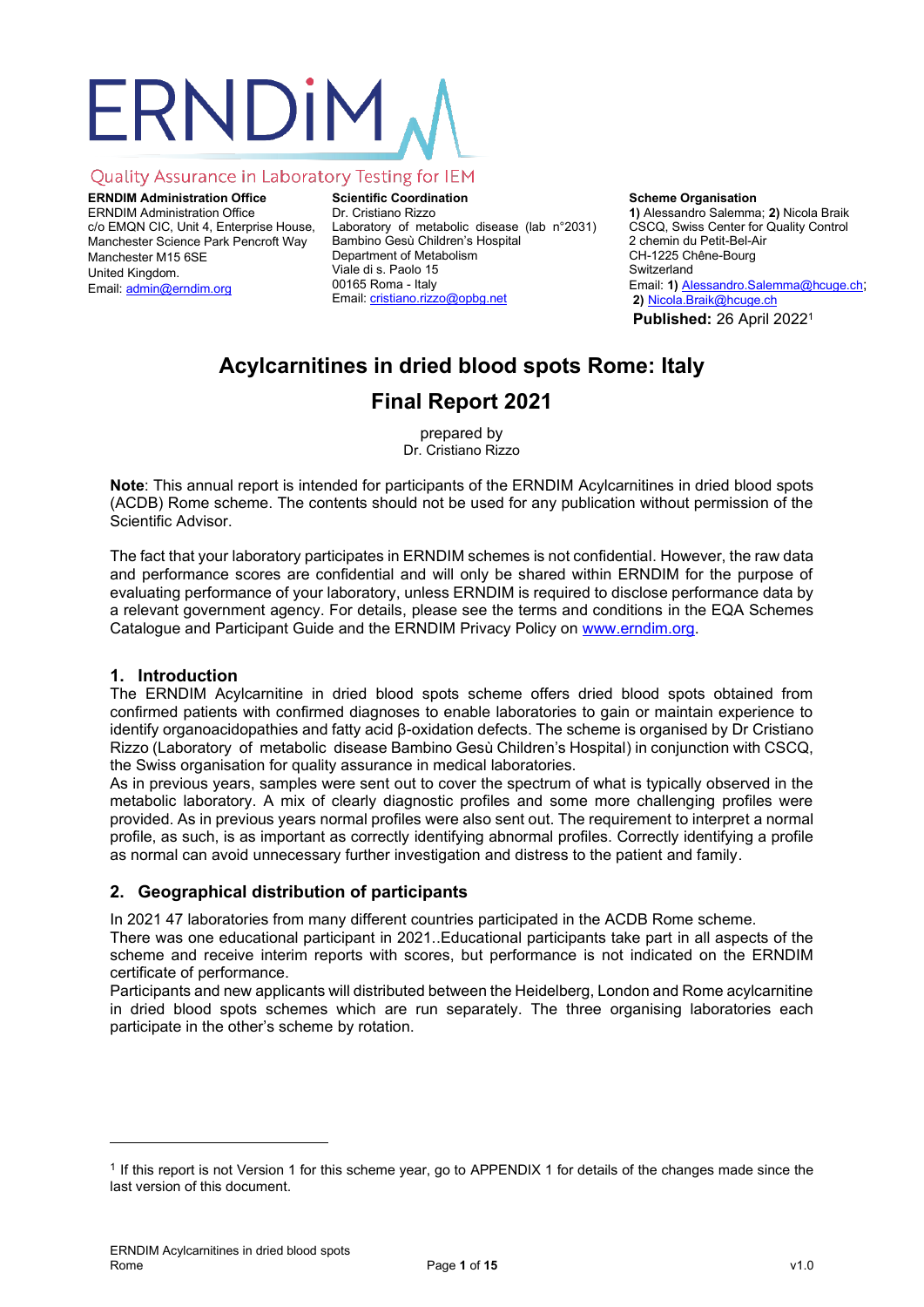| Country                         | <b>Number of participants</b> | <b>Country</b>                         | Number of<br>participants |
|---------------------------------|-------------------------------|----------------------------------------|---------------------------|
| <b>BELGIUM</b>                  | 6                             | <b>MOROCCO</b>                         |                           |
| <b>BULGARIA</b>                 |                               | <b>PORTUGAL</b>                        | 3                         |
| <b>CROATIA</b>                  |                               | <b>REPUBLIC OF</b><br><b>SINGAPORE</b> |                           |
| <b>CZECH</b><br><b>REPUBLIC</b> | 2                             | <b>SLOVAKIA</b>                        | 2                         |
| <b>GREECE</b>                   |                               | <b>SLOVENIA</b>                        |                           |
| <b>ISRAEL</b>                   | 2                             | UK.                                    | 2                         |
| KINGDOM of<br>SAUDI ARABIA      |                               | <b>SPAIN</b>                           | 8                         |
| <b>LEBANON</b>                  |                               | <b>SWITZERLAND</b>                     | $\overline{2}$            |
| <b>LITHUANIA</b>                |                               | <b>TAIWAN</b>                          |                           |
| <b>MALAYSIA</b>                 | 3                             | <b>USA</b>                             | 6                         |

# **3. Design and logistics of the scheme including sample information**

The scheme has been designed and planned by Cristiano RIzzo as Scientific Advisor and coordinated by CSCQ as scheme organiser (sub-contractor on behalf of ERNDIM), both appointed by and according to procedures laid down the ERNDIM Board.

As usual, the samples used in 2021 were authentic human blood spot samples, 5 from affected patients and one from a healthy individual.

All samples selected by the Scientific Advisor are prepared from 30-50µl of lithium heparin anticoagulated whole blood on Whatman (Schleicher & Schuell) 903™ paper. All samples are obtained following local ethical and consent guidelines.

In 2021 CSCQ dispatched the ACDB EQA samples to the scheme participants and provides a website for on-line submission of results and access to scheme reports. Existing QLOU, ACDB, DPT and Urine MPS scheme participants can log on to the CSCQ results submission website at: <https://cscq.hcuge.ch/cscq/ERNDIM/Initial/Initial.php>

Labelled copies of scan/chromatograms can be uploaded on the CSCQ website.

# **4. Schedule of the scheme**

Time schedule in the 2021 ERNDIM ACDB Rome scheme.

|                                                     | 1 <sup>st</sup> Submission<br>Round | 2 <sup>nd</sup> Submission<br>Round |  |  |
|-----------------------------------------------------|-------------------------------------|-------------------------------------|--|--|
|                                                     | ACDB-IR-2021-A                      | ACDB-IR-2021-D                      |  |  |
| Sample ID's:                                        | ACDB-IR-2021-B                      | ACDB-IR-2021-E                      |  |  |
|                                                     | ACDB-IR-2021-C                      | ACDB-IR-2021-F                      |  |  |
| 4.2. Shipment of samples                            | February 10th, 2021                 |                                     |  |  |
| 4.3. Start of analysis (clinical<br>data available) | March 8, 2021                       | June 7, 2021                        |  |  |
| <b>Reminder for result submission</b>               | March 22, 2021                      | June 21, 2021                       |  |  |
| <b>Results submission deadline:</b>                 | March 29, 2021                      | June 28, 2021                       |  |  |
| Interim reports available on CSCQ<br>website        | April 12, 2021                      | July 12, 2021                       |  |  |

*To be able to continue this scheme we need a steady supply of new patient samples. Several laboratories have donated samples to the ACDB scheme in the past, for which they are*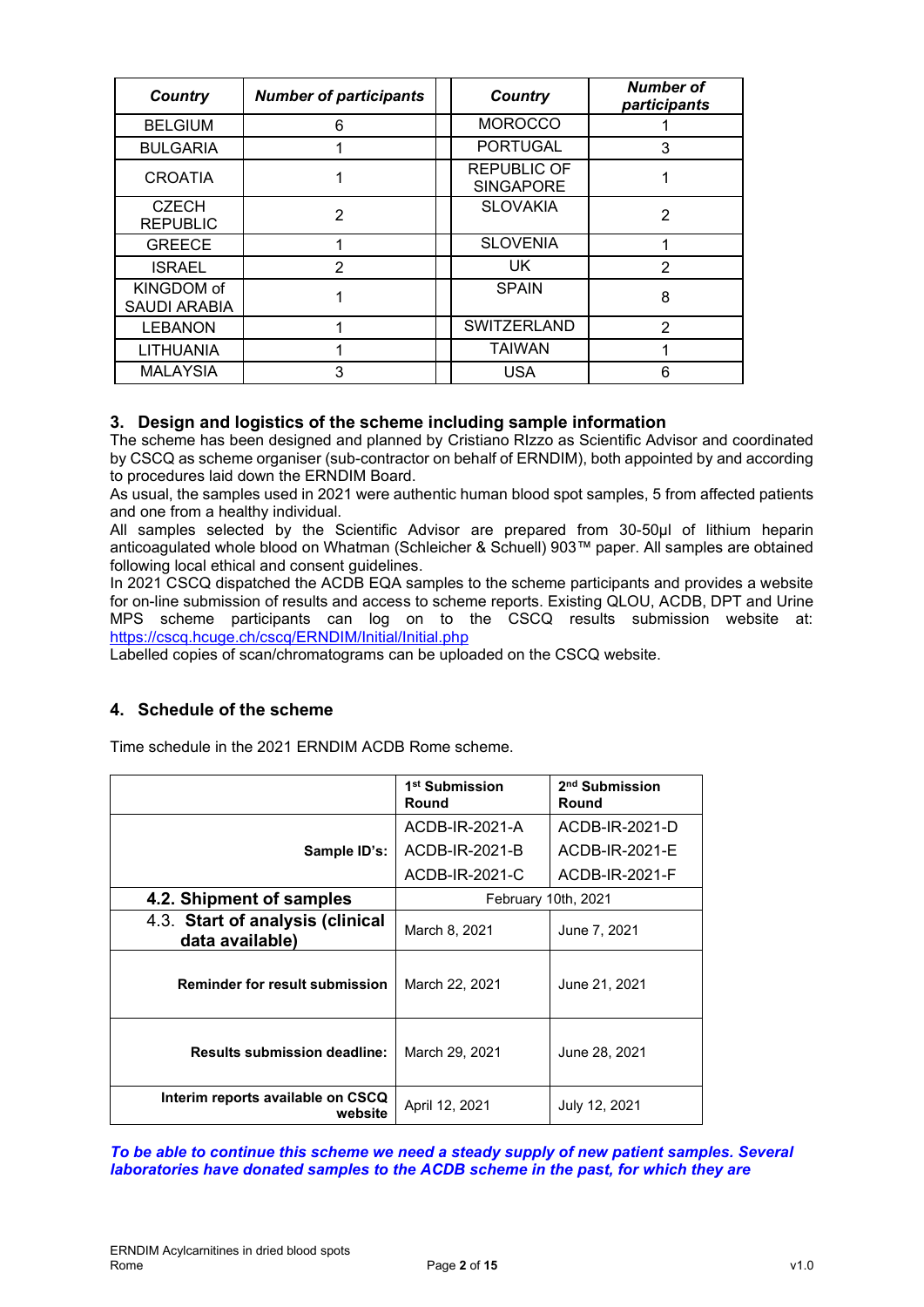*gratefully acknowledged. If you have one or more samples available and are willing to donate these to the scheme, please contact us at* [admin@erndim.org.](mailto:admin@erndim.org) *Laboratories which donate samples that are used in the scheme are eligible for a 20% discount on their participation in the ACDB scheme in the following year.*

Samples included in the 2021 ERNDIM ACDB Rome scheme.

| Survey | Sample no.      | Diagnosis                                                   |
|--------|-----------------|-------------------------------------------------------------|
|        | ACDB-IR-2021-A  | Propionyl-CoA carboxylase deficency                         |
|        | ACDB-IR--2021-B | Normal acylcarnitines profile                               |
|        | ACDB-IR-2021-C  | Very long Chain Acyl-CoA dehydrogenase deficency<br>(VLCAD) |
|        | ACDB-IR-2021-D  | <b>HMG</b>                                                  |
| 2      | ACDB-IR-2021-E  | cbIC                                                        |
|        | ACDB-IR-2021-F  | CPT <sub>1</sub>                                            |

The scheme format was kept identical to those of previous years. Samples were shipped by regular mail. Details regarding stability of samples are provided in the sample package.

Interim reports were generated by the evaluation program developed by CSCQ. **Origin of patients**: all DBS samples have been provided by the scheme organizer

Patient A: Propionyl-CoA carboxylase deficency

Patient B: Normal acylcarnitines profile

Patient C: Very long Chain Acyl-CoA dehydrogenase deficency (VLCAD)

Patient D: HMG

Patient E: cblC

Patient F: CPT1

# **5. Results**

Returned results in the 2021 ERNDIM ACDB Rome scheme.

|                    | <b>Survey 1</b> | <b>Survey 2</b> |
|--------------------|-----------------|-----------------|
| Receipt of results | 43              | 43              |
| l No answer        |                 |                 |

# **6. Website reporting**

The website reporting system is compulsory for all centers. Please read carefully the following advice:

- Results
	- Give quantitative data as much as possible.
	- Enter the key metabolites with the evaluation **in the tables** even if you don't give quantitative data.
	- If the profile is normal: enter "Normal profile" in "Key metabolites".
	- **Don't enter results in the "comments" window**, **otherwise your results will not be included in the evaluation program.**
- *Diagnosis*
	- **Don't enter the diagnosis in the "comments" window**, **otherwise your results will not be included in the evaluation program.**
- Recommendations = **advice for further investigation**.
	- Scored together with the interpretative score.
	- Advice for treatment are not scored.
	- **Don't give advice for further investigation in "Comments on diagnosis"**: it will not be included in the evaluation program.

# **7. Scoring and evaluation of results**

A scoring system was developed in 2012 and approved by the ERNDIM Scientific Advisory Board. Similar to other qualitative (proficiency testing) ERNDIM schemes, the maximum score for a sample is 4 points.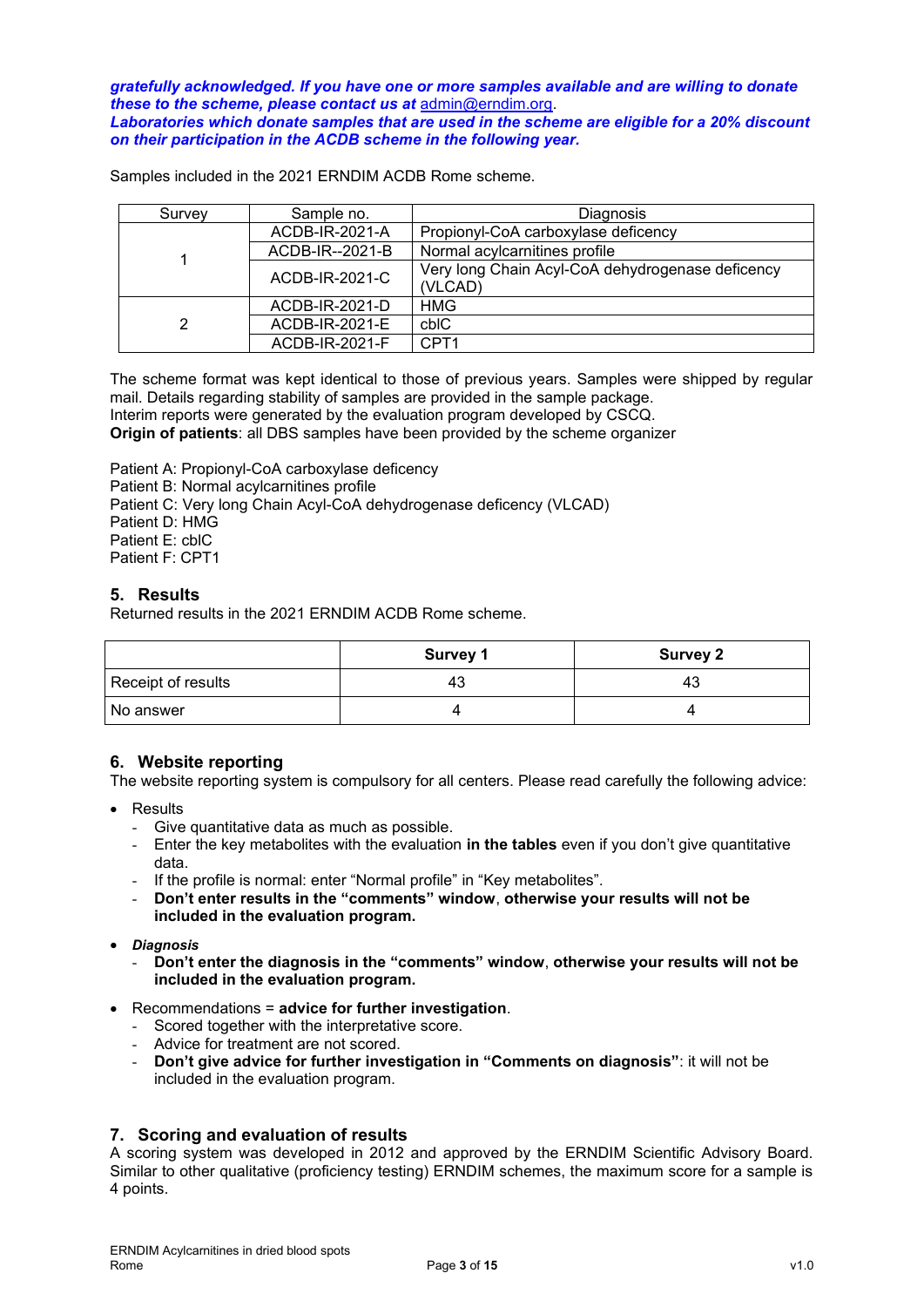Qualitative results and diagnostic proficiency of the 2021 samples were scored using the criteria given below. These criteria have been set by the Scientific Advisor, approved by the Scientific Advisory Board. The final decision about scoring of the scheme is made in the Scientific Advisory Board (SAB) during the Autumn meeting (November 19th, 2021). General criteria used to score results

| <b>Item</b>                | Description of scoring criteria                             | <b>Score</b> |
|----------------------------|-------------------------------------------------------------|--------------|
|                            | Correct classification of quantitative results (i.e. normal |              |
| Quantitative results       | or increased) according to reference values                 |              |
|                            | Incorrect classification of quantitative results            |              |
| <b>Qualitative results</b> | Correct results according to criteria set for the sample    |              |
|                            | Incorrect: minimally required results not reported          |              |
|                            | Correct according to criteria set for the sample            | 2            |
| Diagnostic<br>proficiency  | Partially correct                                           |              |
|                            | Unsatisfactory or misleading                                |              |
|                            | <b>Maximum total score</b>                                  |              |

Starting with the 2014 schemes the concept of 'critical error' is introduced to the assessment of the qualitative schemes. Labs failing to make a correct diagnosis of a sample considered eligible for this category will be deemed not to have reached a satisfactory performance even if their total points for the year is sufficient according to the requirement set by the SAB. The classification of samples to be judged for critical error was undertaken at the SAB meeting held on November 19th, 2021.

# **7.2. Score for satisfactory performance**

At least 17 points from the maximum of 24 (70%). **Satisfactory performance** is defined as **70% of maximum score** i.e. **14/20** points considering **sample ACDB-IR D as educational sample.**

We are required to define "Participation" for the purpose of the ERNDIM Annual Certificate which covers all ERNDIM schemes. For this acylcarnitine in dried blood spots scheme we have defined "Participation" as requiring two returns during the year. Failure to meet this requirement will result in the certificate of participation showing 'non-submitter' rather than 'satisfactory' or 'unsatisfactory'.

If your laboratory is assigned poor performance and you wish to appeal against this classification please email the ERNDIM Administration Office (admin@erndim.org), with full details of the reason for your appeal, within one month receiving your Performance Support Letter. Details of how to appeal poor performance are included in the Performance Support Letter sent to poor performing laboratories.

# **8. Results of samples and evaluation of reporting**

# **8.1. Patient A**

Propionyl-CoA Carboxylase deficency

#### **Patient details provided to participants**

Patient admitted for vomit, asthenia, cardiac insufficiency and acidosis. In treatment with carnitine

#### **Patient details**

#### **Analytical performance**

43/43 (100%) respondents reported a significant increase of C3 (propionylcarnitine) levels, 21 noted a significant elevated C3/C2 ratio, 13 noted a significant elevated C3/C16 ratio, 21 respondents comment that the concentration of C4DC (methylmalonilcarnitine+succinylcarnitine) was normal. 36 respondents considered C0 concentration as elevated.

5 respondents performed a II tier test which provided measurement of 3-hydroxy-propionate, methylmalonate, methylcitrate and homocysteine on the blood spot. MMA was found to be normal

**Diagnosis / Interpretative proficiency** All 43/43 (100%) respondents considered a disorder of the propionate pathway as the most likely diagnosis, 11 of these specified just a propionic acidemia, 31/44 included propionic and methylmalonic acidemias and 8 of them included defects in B12 synthesis and transport, as part of their differential diagnosis.

2/44 respondents considered the alteration due to maternal B12 deficiency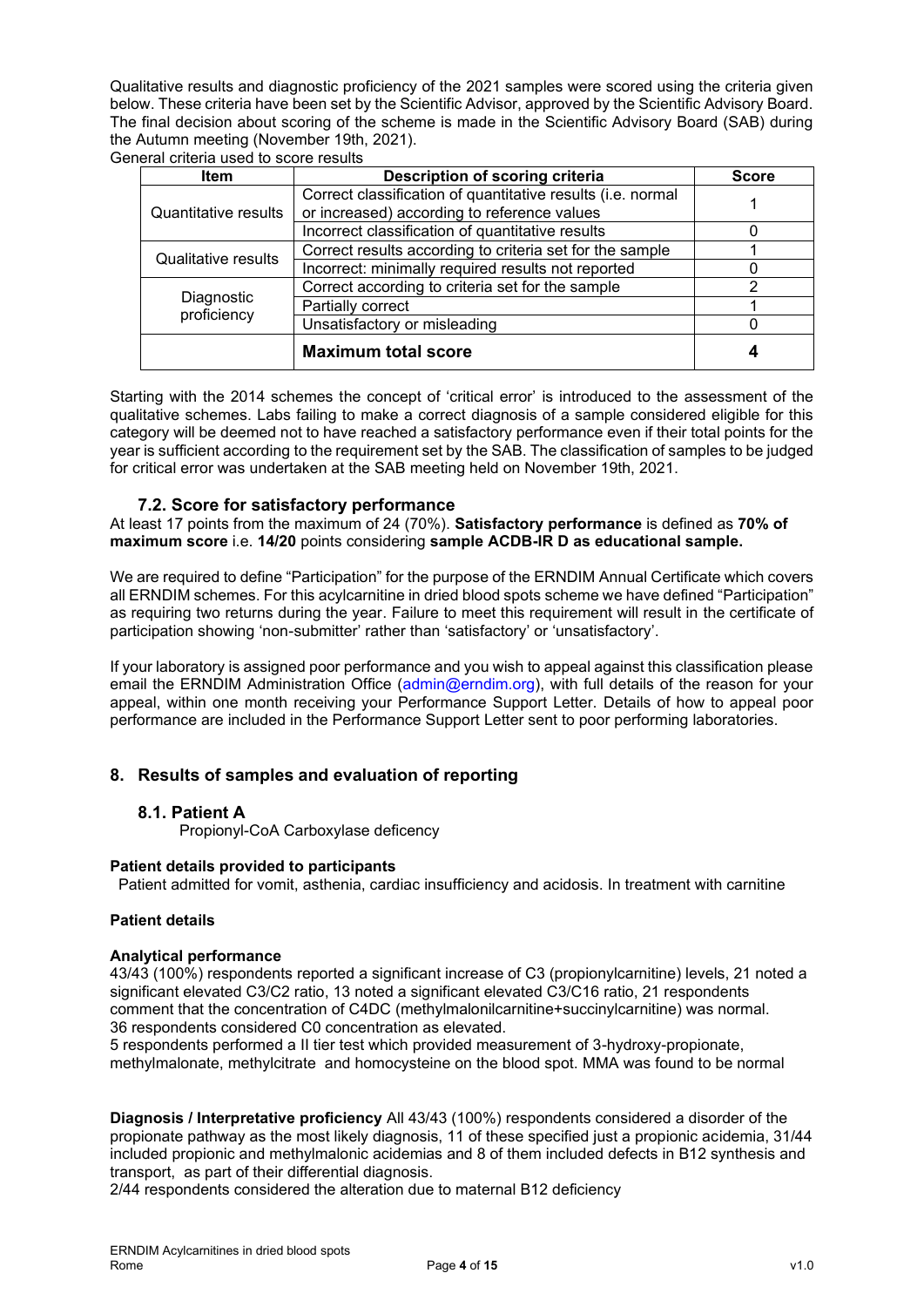#### **Recommendations**

43 respondents suggested test to distinguish those disorders, 43 would have initially performed an organic acids analysis, 19 plasma aminoacids, 15 plasma acylcarnitines, 15 plasma homocysteine, 13 plasma methylcitrate and methylmalonic acids, 10 ammonia, 12 serum vitamin B12, to formulate a definitive diagnosis.

35 respondents suggested confirming the diagnosis by genetic genotyping and 18 mentioned enzyme activity in fibroblast in conjunction with genotyping.

The need for a low protein intake together with carnitine supplementation was mentioned by 19 respondents. Metronidazole therapy was mentioned by 6 respondents.

Referral to a metabolic physician was mentioned by 12 respondents

# **8.2. Patient B**

Normal acylcarnitines profile

#### **Patient details provided to participants**

Patient admitted for asthenia and psychomotor retardation

#### **Diagnosis / Interpretative proficiency**

41/44 (93%) respondents reported a normal acylcarnitines profile. One respondent considered glutaryl-CoA dehydrogenase deficency and an another respondent considered Very long Chain Acyl-CoA dehydrogenase deficiency as the most likely diagnosis

#### **Recommendations**

- 1. Repeat Acylcarnitines profile in plasma to avoid missing CPT2 deficiency (CPT II can be missed on dried blood spot) (n=4);
- 2. Measure Free and total carnitine in plasma (n=4)
- 3. CPK in serum (n=4)
- 4. organic acids analysis (n=11),
- 5. liver enzymes (n=4),
- 6. blood gases  $(n=2)$ <br>7. blood glucose  $(n=3)$
- blood glucose (n=3)
- 8. lactic acid and pyruvate (n=4)
- 9. ammonia (n=4)
- 10. cortisol (n=3)
- 11. amino acids (n=9)
- 12. purine and pyrimidine (n=3)
- 13. oligosaccharides (n=2)
- 14. creatine (n=1)
- 15. Consider mitochondrial disorders (n=2)
- 16. Consider lysosomal disorders (n=2)
- 17. Transferrin isoform analysis (1)
- 18. Redox state (n=1)
- 19. Full clinical evaluation genetic & neurologic) etc. (n=6)
- 20. No special recommendations (n=5)

# **8.3. Patient C**

Very Long Chain Acyl-CoA Dehydrogenase Deficency (VLCADD)

# **Patient details provided to participants**

Patient admitted for vomit, hypoglycemia, acidosis and hypertrophic cardiomyopathy. In treatment with vitamins, DHA and MCT

#### **Diagnosis / Interpretative proficiency**

43/43 (100%) respondents considered Very Long Chain Acyl-CoA Dehydrogenase deficiency (VLCADD) as the most likely diagnosis, 4 respondents considered as an alternative diagnosis CPT2 deficiency 3 respondents considered Carnitine Acylcarnitine Translocase deficiency (CACT) and 1 responders Multiple Acyl-CoA Dehydrogenase deficiency (MADD).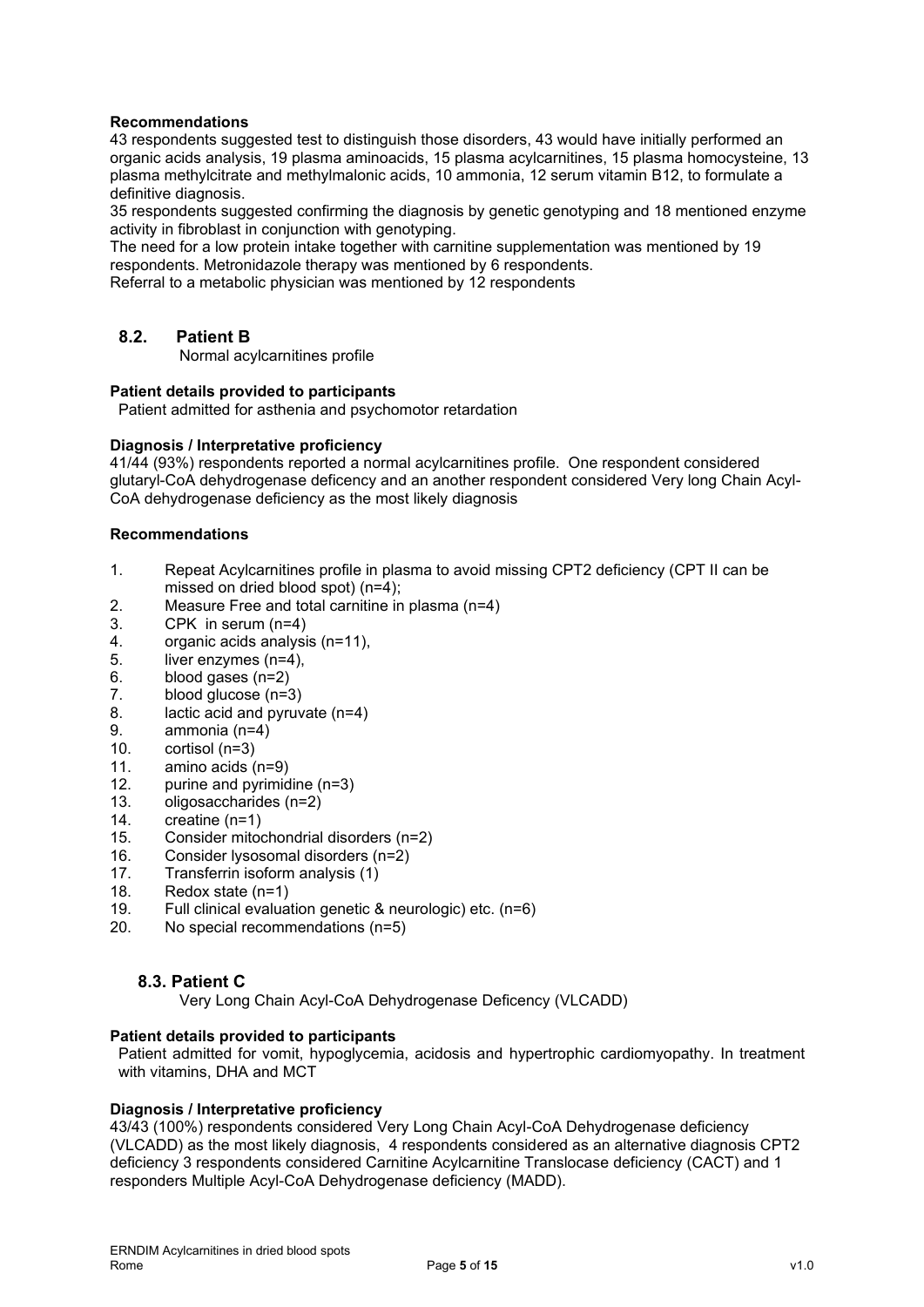# **8.4. Patient D**

3-Hydroxt-3-methyl-glutaryl-CoA lyase deficency

# **Patient details provided to participants**

Patient admitted for vomit, dehydration and acidosis. In treatment with carnitine

#### **Analytical performance**

This is a very complex acylcarnitine profile. The sample was taken during an acute crisis of hypoglycemia and acidosis. The patient was supplemented with carnitine therefore, the interpretation of this sample is extremely difficult

In this dried blood spot sample, the concentrations of almost all acylcarnitine species (C0 to C18) were elevated. In particular, free carnitine (C0) and C5-OH acylcarnitine were markedly elevated and several other carnitine species were mildly elevated.

#### **Diagnosis / Interpretative proficiency**

The differential diagnosis of elevated C5-OH includes 3-methylcrotonyl-CoA carboxylase deficiency (3-MCC deficiency), 3-hydroxy 3-methylglutaryl-CoA lyase deficiency (HMG), beta-ketothiolase deficiency, 2-methyl 3-hydroxy butyryl-CoA dehydrogenase deficiency, 3-methylglutaconic aciduria type I-IV, biotinidase deficiency and holocarboxylase deficiency.

Furthermore, the profile could be suspected for multiple dehydrogenase deficency (MADD) due to the many altered acylcarnitines in the sample.

Figure 1 & 2 show the suggested diagnosis and alternative diagnosis distribution

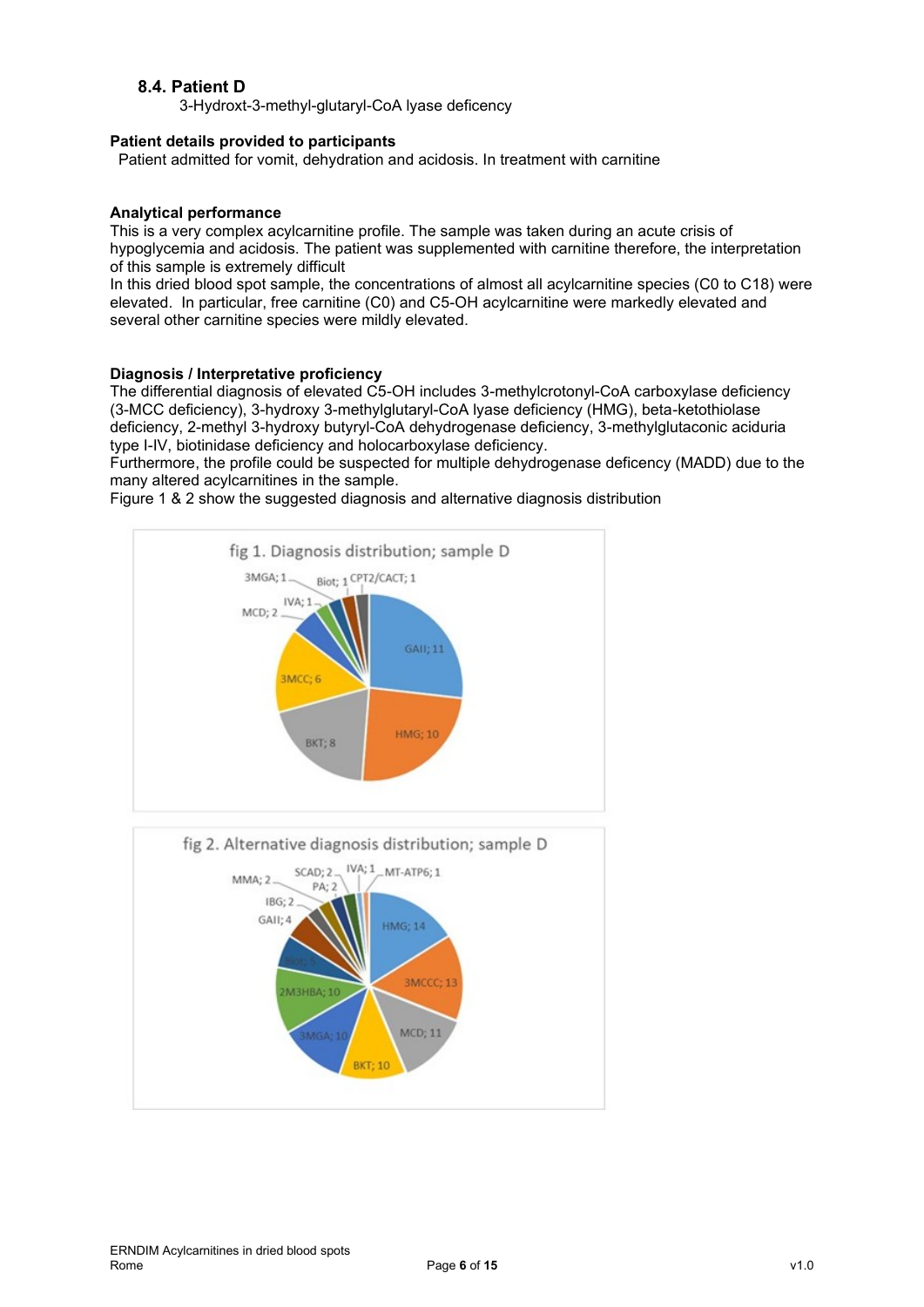# **Recommendations**

42 respondents suggested these follow up test to confirm the diagnosis.

42 respondents suggested the mutation analysis guided by the results of the urinary organic acids analysis (11 labs specified ETFA, ETFB , ETFDH genes; 6 labs specified ACAT1 gene; 5 labs specified HMGCS2 gene, 3 labs specified MCCC1 and MCCC2 genes, 1 lab specified SLC25A20 gene; 1 lab specified CPT2 gene; 1 lab specified riboflavin transport genes; 1 lab specified IVD gene; 3 lab specified BTD gene; 1 lab specified AUH gene; 1 lab specified CLPB gene; 1 lab specified DNAJC19 1 lab specified HLCS gene, 1 lab specified HSD17B10 gene, 1 lab specified OPA3 gene, 1 lab specified SERAC1 gene, 1 lab specified TAE gene)

8 respondents suggested enzyme assay in cultured fibroblasts, 17 respondents suggested plasma carnitine/acylcanitines analysis, 7 respondents suggested plasma aminoacids analysis, 8 respondents suggested biotinidase assay,3 respondent suggested ammonia, glucose and methionine assay The implementation of appropriate dietary management (2 labs suggested biotine supplementation, 5 labs suggested carnitine supplementation) was mentioned by 7 respondents.

# **8.5. Patient E**

Methylmalonic aciduria and homocystinuria, cblC type

#### **Patient details provided to participants**

Patient admitted for severe intellectual disability and epileptic encephalopathy. In treatment.

#### **Analytical performance and Diagnosis / Interpretative proficiency**

The patient was supplemented with carnitine therefore the interpretation of this sample could be difficult

Figures 3 and 4 show the suggested diagnoses.

16 laboratories reported "normal sample" as the main diagnosis. Interestingly, 7 of the 16 laboratories that defined the diagnosis as "normal sample" had reported elevated C3 values (3.4; 4.0; 5.0; 3.99; 4.0, 4.2; 4.19)

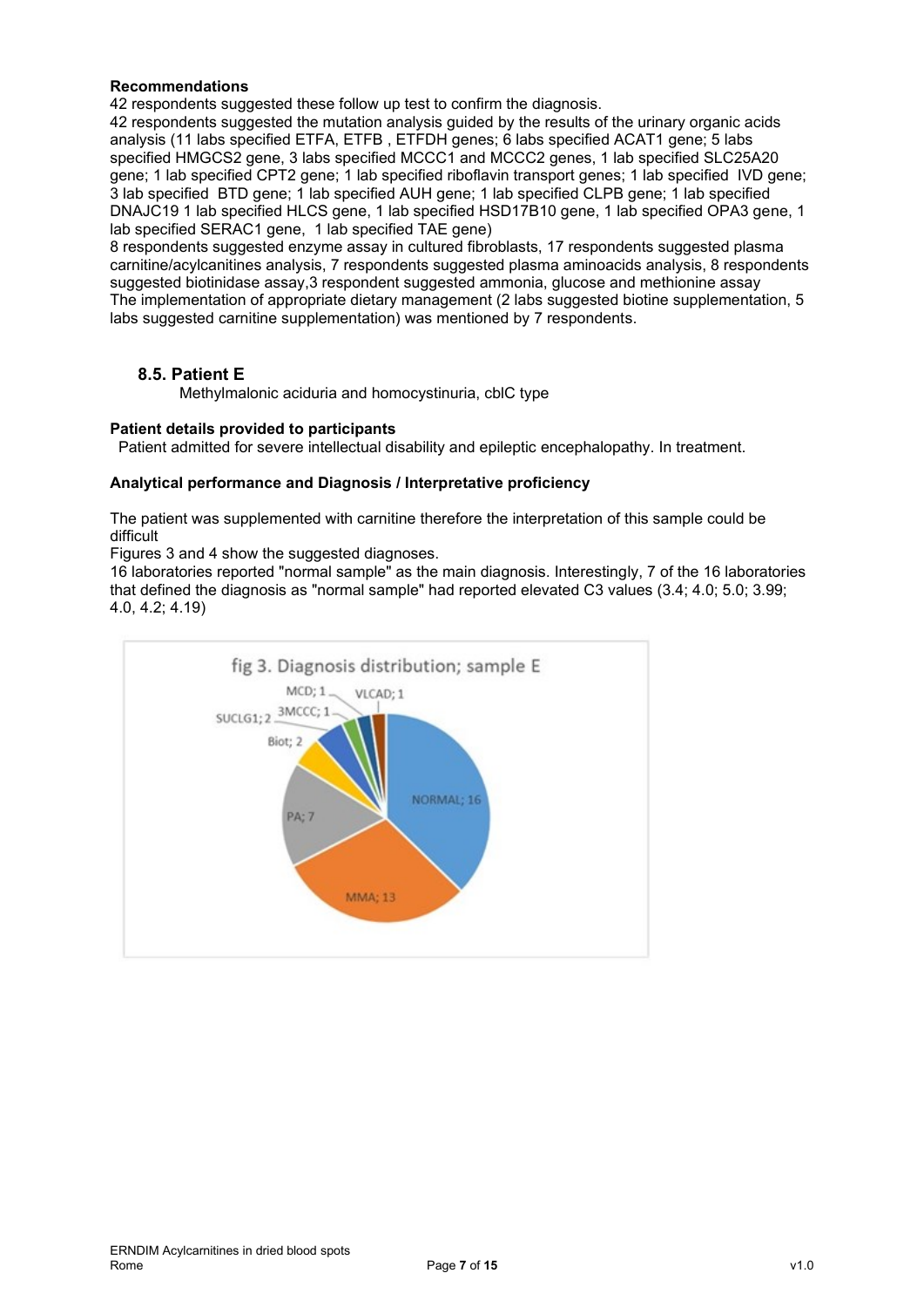

# **Recommendations**

42 respondents suggested test to distinguish those disorders, 34 would have initially performed an organic acids analysis, 7 plasma aminoacids, 9 plasma acylcarnitines, 13 plasma homocysteine, 8 plasma methylmalonic acids, 9 ammonia, 5 serum vitamin B12, 4 folate, to formulate a definitive diagnosis. 19 respondents suggested confirming the diagnosis by genetic genotyping and 4 mentioned enzyme activity in fibroblast in conjunction with genotyping. The need for a low protein intake together with carnitine supplementation was mentioned by 7

respondents

# **8.6. Patient F**

Carnitine Palmitoyl Transferase I Deficiency

#### **Patient details provided to participants**

Patient admitted at the age of 2 months with hypoglycemic coma. He currently has a slight delay in speech. In treatment.

#### **Diagnosis / Interpretative proficiency**

41/43 (95%) respondents reported a Carnitine Palmitoyl Transferase I Deficency One respondent considered Very long Chain Acyl-CoA dehydrogenase deficiency an another respondent considered normal acylcarnitines profile as the most likely diagnosis.

#### **Recommendations**

41 respondents suggested these follow up test to confirm the diagnosis:41 respondents suggested the CPT1A mutation analysis, 13 respondents suggested enzyme assay in cultured fibroblasts, 19 respondents suggested plasma carnitine/acylcanitines analysis, 4 respondents suggested urinary carnitine analysis, 7 respondent suggested organic acid analysis, 3 respondents suggested ketones analysis, 3 respondent suggested ammonia, liver enzymes and CPK assay The implementation of appropriate dietary management to avoiding fasting (carbohydrate rich diet, low fat diet supplement with MCT and essential fatty acids) was mentioned by 9 respondents.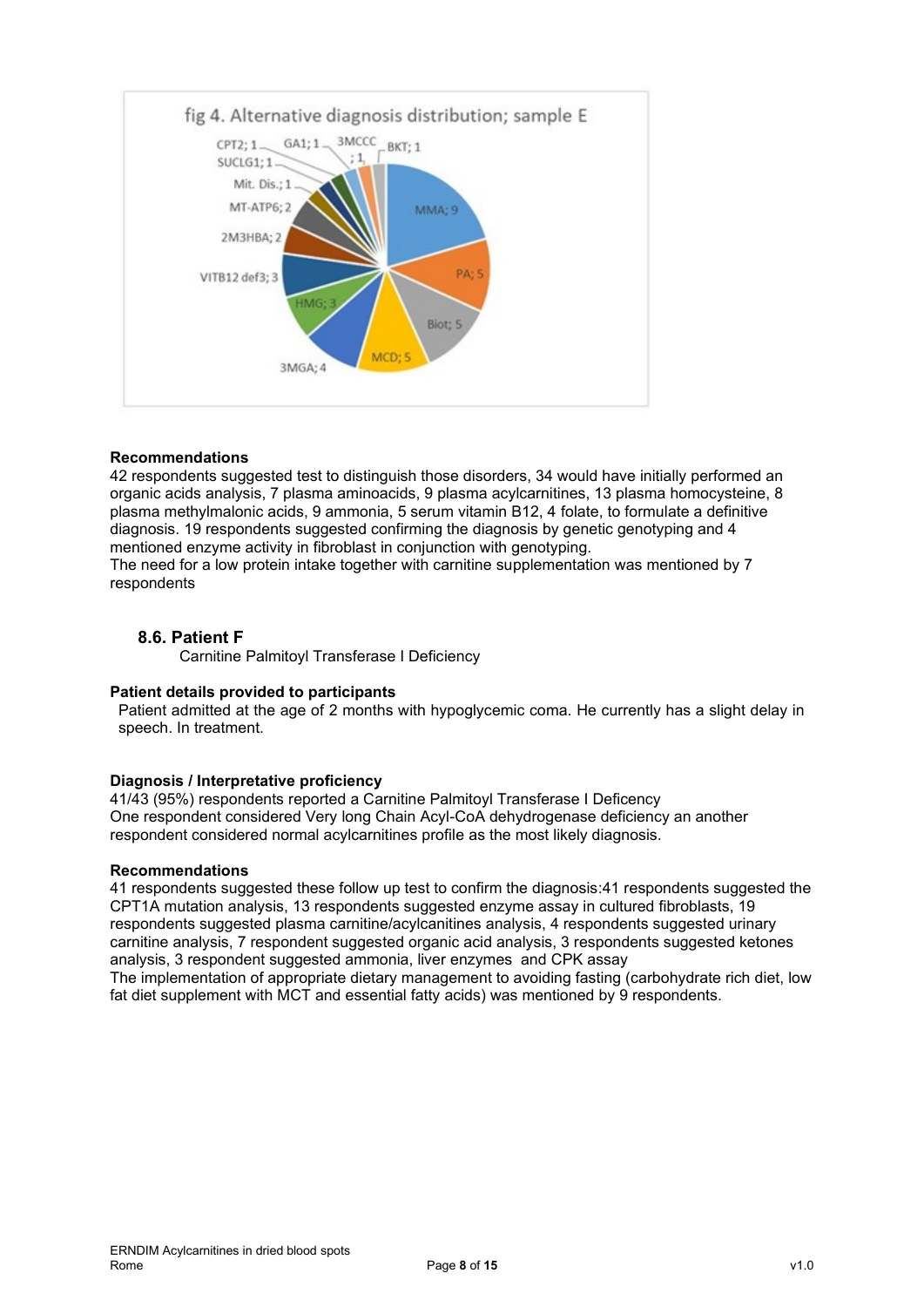# **9. Scores of participants**

All data transfer, the submission of data as well as the request and viewing of reports proceed via the QLOU-CSCQ results website. The results of your laboratory are confidential and only accessible to you (with your username and password). The anonymous scores of all laboratories are accessible to all participants and only in your version is your laboratory highlighted in the leftmost column.

|                         |                | <b>Patient A</b>                               |                | <b>Patient B</b> |                                         |                |                | <b>Patient C</b>                                                 |                         |              |
|-------------------------|----------------|------------------------------------------------|----------------|------------------|-----------------------------------------|----------------|----------------|------------------------------------------------------------------|-------------------------|--------------|
| Lab<br>$n^{\circ}$      |                | <b>Propionyl-CoA</b><br>carboxylase deficiency |                |                  | <b>Normal acylcarnitines</b><br>profile |                |                | Very long Chain Acyl-<br>CoA dehydrogenase<br>deficiency (VLCAD) |                         |              |
|                         | A              | $\mathbf{I}$                                   | <b>Total</b>   | A                | п                                       | <b>Total</b>   | A              | Т                                                                | <b>Total</b>            | <b>Total</b> |
| 1                       | $\overline{2}$ | $\overline{2}$                                 | 4              | $\overline{2}$   | $\overline{2}$                          | 4              | $\overline{2}$ | $\overline{2}$                                                   | 4                       | 12           |
| $\mathbf{2}$            | $\overline{2}$ | $\overline{2}$                                 | $\overline{4}$ | $\overline{2}$   | $\overline{2}$                          | $\overline{4}$ | $\overline{2}$ | $\overline{2}$                                                   | 4                       | 12           |
| 3                       | $\overline{2}$ | $\overline{2}$                                 | 4              | $\overline{2}$   | $\overline{2}$                          | $\overline{4}$ | $\overline{2}$ | $\overline{2}$                                                   | $\overline{4}$          | 12           |
| $\overline{\mathbf{4}}$ | $\overline{2}$ | $\overline{2}$                                 | $\overline{4}$ | $\overline{2}$   | $\overline{2}$                          | 4              | $\overline{2}$ | $\overline{2}$                                                   | 4                       | 12           |
| 5                       | $\overline{2}$ | $\overline{2}$                                 | 4              | $\overline{2}$   | $\overline{2}$                          | 4              | $\overline{2}$ | $\overline{2}$                                                   | 4                       | 12           |
| 6                       | $\overline{2}$ | $\overline{2}$                                 | $\overline{4}$ | $\overline{2}$   | $\overline{2}$                          | $\overline{4}$ | $\overline{2}$ | $\overline{2}$                                                   | 4                       | 12           |
| $\overline{7}$          | $\overline{2}$ | $\overline{2}$                                 | 4              | $\overline{2}$   | $\overline{2}$                          | 4              | $\overline{2}$ | $\overline{2}$                                                   | 4                       | 12           |
| 8                       | $\overline{2}$ | $\overline{2}$                                 | 4              | $\overline{2}$   | $\overline{2}$                          | $\overline{4}$ | $\overline{2}$ | $\overline{2}$                                                   | 4                       | 12           |
| $\boldsymbol{9}$        | $\pmb{0}$      | $\mathbf 0$                                    | $\mathbf 0$    | $\pmb{0}$        | $\mathbf 0$                             | 0              | $\mathbf 0$    | $\pmb{0}$                                                        | 0                       | $\pmb{0}$    |
| 10                      | $\overline{2}$ | $\overline{2}$                                 | 4              | $\overline{2}$   | $\overline{2}$                          | $\overline{4}$ | $\overline{2}$ | $\overline{2}$                                                   | 4                       | 12           |
| 11                      | $\overline{2}$ | $\overline{2}$                                 | 4              | $\overline{2}$   | $\overline{2}$                          | 4              | $\overline{2}$ | $\overline{2}$                                                   | 4                       | 12           |
| 12                      | $\overline{2}$ | $\overline{2}$                                 | 4              | $\overline{2}$   | $\overline{2}$                          | $\overline{4}$ | $\overline{2}$ | $\overline{2}$                                                   | $\overline{\mathbf{4}}$ | 12           |
| 13                      | $\overline{2}$ | $\overline{2}$                                 | 4              | $\overline{2}$   | $\overline{2}$                          | 4              | $\overline{2}$ | $\overline{2}$                                                   | 4                       | 12           |
| 14                      | $\overline{2}$ | $\overline{2}$                                 | 4              | $\overline{2}$   | $\overline{2}$                          | $\overline{4}$ | $\overline{2}$ | $\overline{2}$                                                   | 4                       | 12           |
| 15                      | $\overline{2}$ | $\overline{2}$                                 | 4              | $\overline{2}$   | $\overline{2}$                          | 4              | $\overline{2}$ | $\overline{2}$                                                   | 4                       | 12           |
| 16                      | $\overline{2}$ | $\overline{2}$                                 | 4              | $\overline{2}$   | $\overline{2}$                          | 4              | $\overline{2}$ | $\overline{2}$                                                   | 4                       | 12           |
| 17                      | $\overline{2}$ | $\overline{2}$                                 | $\overline{4}$ | $\overline{2}$   | $\overline{2}$                          | $\overline{4}$ | $\overline{2}$ | $\overline{2}$                                                   | 4                       | 12           |
| 18                      | $\overline{2}$ | $\overline{2}$                                 | 4              | $\overline{2}$   | $\overline{2}$                          | 4              | $\overline{2}$ | $\overline{2}$                                                   | 4                       | 12           |
| 19                      | $\overline{2}$ | $\overline{2}$                                 | $\overline{4}$ | $\overline{2}$   | $\overline{2}$                          | $\overline{4}$ | $\overline{2}$ | $\overline{2}$                                                   | $\overline{4}$          | 12           |
| 20                      | $\overline{2}$ | $\overline{2}$                                 | $\overline{4}$ | $\overline{2}$   | $\overline{2}$                          | $\overline{4}$ | $\overline{2}$ | $\overline{2}$                                                   | 4                       | 12           |
| 21                      | $\pmb{0}$      | $\mathbf 0$                                    | $\mathbf 0$    | $\mathbf 0$      | $\mathbf 0$                             | $\mathbf 0$    | 0              | $\pmb{0}$                                                        | $\mathbf 0$             | $\pmb{0}$    |
| 22                      | $\overline{2}$ | $\overline{2}$                                 | $\overline{4}$ | $\overline{2}$   | $\overline{2}$                          | $\overline{4}$ | $\overline{2}$ | $\overline{2}$                                                   | $\overline{4}$          | 12           |
| 23                      | $\overline{2}$ | $\overline{2}$                                 | $\overline{4}$ | $\overline{2}$   | $\overline{2}$                          | 4              | $\overline{2}$ | $\overline{2}$                                                   | 4                       | 12           |
| 24                      | $\overline{2}$ | $\overline{2}$                                 | $\overline{4}$ | $\overline{2}$   | $\overline{2}$                          | $\overline{4}$ | $\overline{2}$ | $\overline{2}$                                                   | $\overline{4}$          | 12           |
| 25                      | $\overline{2}$ | $\overline{2}$                                 | $\overline{4}$ | $\overline{2}$   | $\overline{2}$                          | $\overline{4}$ | $\overline{2}$ | $\overline{2}$                                                   | $\overline{4}$          | 12           |
| 26                      | $\overline{2}$ | $\overline{2}$                                 | $\overline{4}$ | $\overline{a}$   | $\overline{2}$                          | $\overline{4}$ | $\overline{2}$ | $\overline{c}$                                                   | $\overline{4}$          | 12           |

# **Detailed scores** – **Round 1**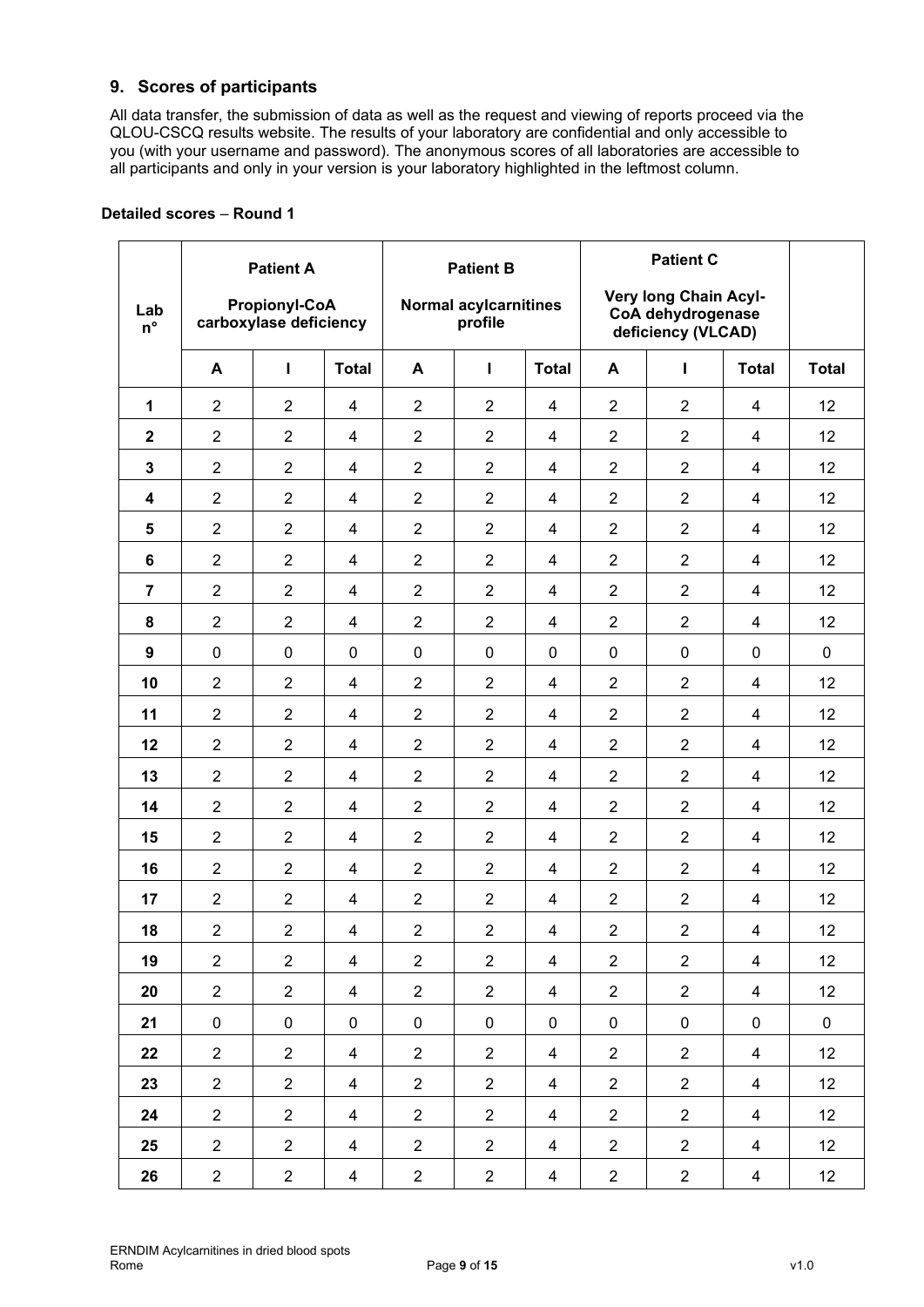|                    |                | <b>Patient A</b>                               |                         |                | <b>Patient B</b>                        |                         |                |                                                                  |                |              |  |
|--------------------|----------------|------------------------------------------------|-------------------------|----------------|-----------------------------------------|-------------------------|----------------|------------------------------------------------------------------|----------------|--------------|--|
| Lab<br>$n^{\circ}$ |                | <b>Propionyl-CoA</b><br>carboxylase deficiency |                         |                | <b>Normal acylcarnitines</b><br>profile |                         |                | Very long Chain Acyl-<br>CoA dehydrogenase<br>deficiency (VLCAD) |                |              |  |
|                    | A              | п                                              | <b>Total</b>            | A              | Т                                       | <b>Total</b>            | A              | L                                                                | <b>Total</b>   | <b>Total</b> |  |
| 27                 | $\overline{2}$ | $\overline{2}$                                 | 4                       | $\mathbf{0}$   | $\Omega$                                | $\Omega$                | $\overline{2}$ | $\overline{2}$                                                   | 4              | 8            |  |
| 28                 | $\overline{2}$ | $\overline{2}$                                 | 4                       | $\overline{2}$ | $\overline{2}$                          | 4                       | $\overline{2}$ | $\overline{2}$                                                   | 4              | 12           |  |
| 29                 | $\overline{2}$ | $\overline{2}$                                 | $\overline{\mathbf{4}}$ | $\overline{2}$ | $\overline{2}$                          | 4                       | $\overline{2}$ | $\overline{2}$                                                   | 4              | 12           |  |
| 30                 | $\overline{2}$ | $\overline{2}$                                 | $\overline{\mathbf{4}}$ | $\overline{2}$ | $\overline{2}$                          | $\overline{\mathbf{4}}$ | $\overline{2}$ | $\overline{2}$                                                   | 4              | 12           |  |
| 31                 | $\overline{2}$ | $\overline{2}$                                 | 4                       | 0              | $\Omega$                                | $\Omega$                | $\overline{2}$ | $\overline{2}$                                                   | 4              | 8            |  |
| 32                 | $\overline{2}$ | $\overline{2}$                                 | 4                       | $\overline{2}$ | $\overline{2}$                          | $\overline{4}$          | $\overline{2}$ | $\overline{2}$                                                   | 4              | 12           |  |
| 33                 | $\overline{2}$ | $\overline{2}$                                 | 4                       | $\overline{2}$ | $\overline{2}$                          | 4                       | $\overline{2}$ | $\overline{2}$                                                   | 4              | 12           |  |
| 34                 | $\overline{2}$ | $\overline{2}$                                 | 4                       | $\overline{2}$ | $\overline{2}$                          | 4                       | $\overline{2}$ | $\overline{2}$                                                   | 4              | 12           |  |
| 35                 | $\overline{2}$ | $\overline{2}$                                 | 4                       | $\overline{2}$ | $\overline{2}$                          | $\overline{\mathbf{4}}$ | $\overline{2}$ | $\overline{2}$                                                   | 4              | 12           |  |
| 36                 | $\overline{2}$ | $\overline{2}$                                 | $\overline{\mathbf{4}}$ | $\overline{2}$ | $\overline{2}$                          | 4                       | $\overline{2}$ | $\overline{2}$                                                   | $\overline{4}$ | 12           |  |
| 37                 | $\overline{2}$ | $\overline{2}$                                 | $\overline{4}$          | $\overline{2}$ | $\overline{2}$                          | 4                       | $\overline{2}$ | $\overline{2}$                                                   | 4              | 12           |  |
| 38                 | $\overline{2}$ | $\overline{2}$                                 | $\overline{\mathbf{4}}$ | $\overline{2}$ | $\overline{2}$                          | 4                       | $\overline{2}$ | $\overline{2}$                                                   | 4              | 12           |  |
| 39                 | $\overline{2}$ | $\overline{2}$                                 | 4                       | $\overline{2}$ | $\overline{2}$                          | $\overline{\mathbf{4}}$ | $\overline{2}$ | $\overline{2}$                                                   | 4              | 12           |  |
| 40                 | $\overline{2}$ | $\overline{2}$                                 | 4                       | $\overline{2}$ | $\overline{2}$                          | 4                       | $\overline{2}$ | $\overline{2}$                                                   | 4              | 12           |  |
| 41                 | $\overline{2}$ | $\overline{2}$                                 | 4                       | $\overline{2}$ | $\overline{2}$                          | 4                       | $\overline{2}$ | $\overline{2}$                                                   | $\overline{4}$ | 12           |  |
| 42                 | $\overline{2}$ | $\overline{2}$                                 | 4                       | $\overline{2}$ | $\overline{2}$                          | 4                       | $\overline{2}$ | $\overline{2}$                                                   | 4              | 12           |  |
| 43                 | $\overline{2}$ | $\overline{2}$                                 | $\overline{\mathbf{4}}$ | $\overline{2}$ | $\overline{2}$                          | $\overline{\mathbf{4}}$ | $\overline{2}$ | $\overline{2}$                                                   | $\overline{4}$ | 12           |  |
| 44                 | $\overline{2}$ | $\overline{2}$                                 | 4                       | $\overline{2}$ | $\overline{2}$                          | 4                       | $\overline{2}$ | $\overline{2}$                                                   | 4              | 12           |  |
| 45                 | 0              | 0                                              | 0                       | $\mathbf 0$    | $\mathbf 0$                             | $\Omega$                | $\mathbf 0$    | $\mathbf 0$                                                      | 0              | $\mathbf 0$  |  |
| 46                 | $\overline{2}$ | $\overline{2}$                                 | 4                       | $\overline{2}$ | $\overline{2}$                          | $\overline{\mathbf{4}}$ | $\overline{2}$ | $\overline{2}$                                                   | $\overline{4}$ | 12           |  |
| 47                 | $\pmb{0}$      | $\pmb{0}$                                      | $\pmb{0}$               | $\pmb{0}$      | 0                                       | $\pmb{0}$               | $\pmb{0}$      | $\pmb{0}$                                                        | $\pmb{0}$      | $\pmb{0}$    |  |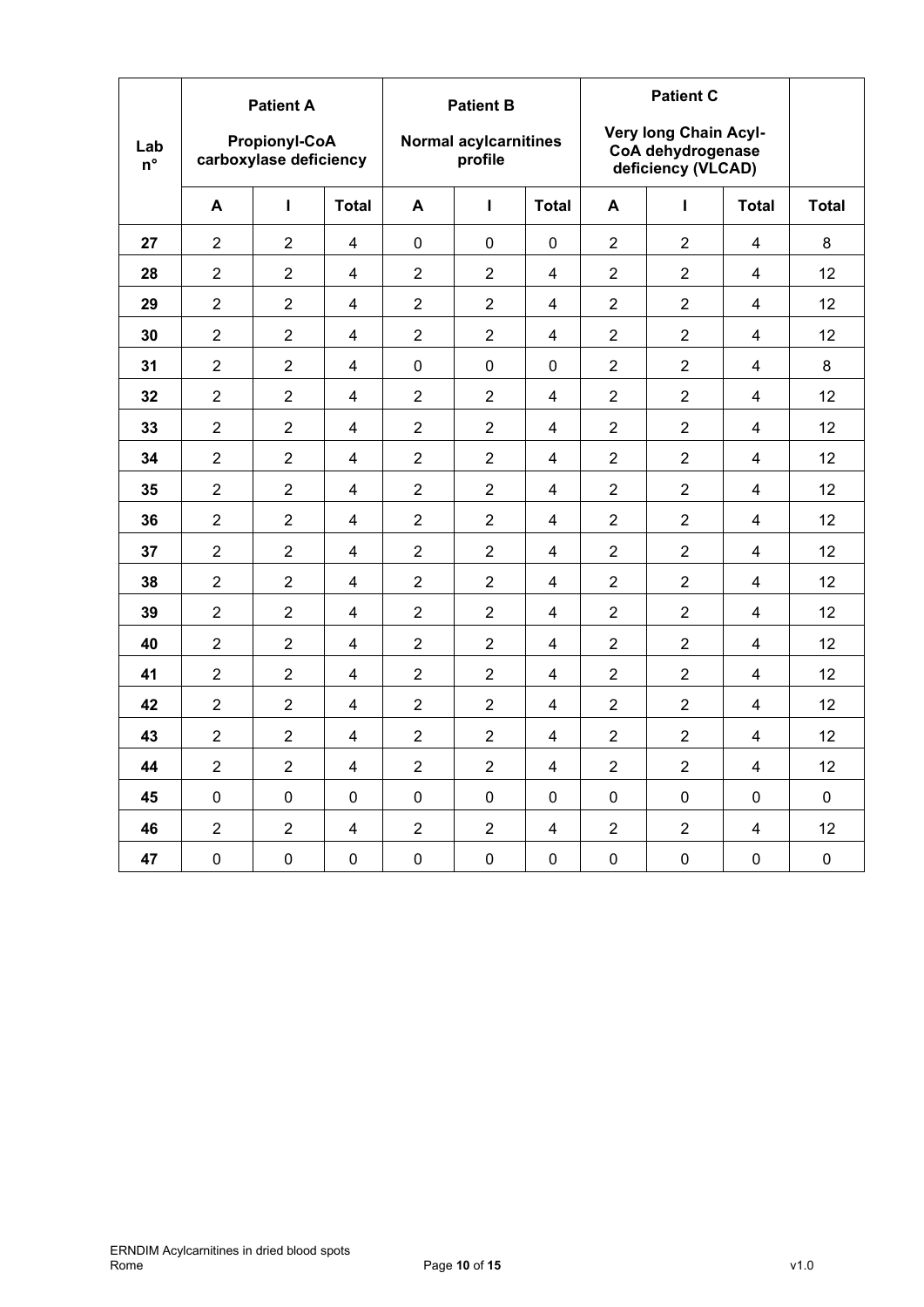# **Detailed scores** – **Round 2**

|                         | <b>Patient D</b>                    |                                     |                                     | <b>Patient E</b> |                  |                         | <b>Patient F</b>        |                |                           |                         |
|-------------------------|-------------------------------------|-------------------------------------|-------------------------------------|------------------|------------------|-------------------------|-------------------------|----------------|---------------------------|-------------------------|
| Lab n°                  |                                     | <b>HMG</b>                          |                                     |                  | cbIC             |                         |                         | CPT1           |                           |                         |
|                         | A                                   | $\mathbf{I}$                        | <b>Total</b>                        | A                | $\mathbf{I}$     | <b>Total</b>            | A                       | $\mathbf{I}$   | <b>Total</b>              | <b>Total</b>            |
| 1                       | $\overline{\phantom{a}}$            | $\overline{\phantom{a}}$            | $\hspace{0.05cm}$ $\hspace{0.05cm}$ | $\overline{c}$   | $\sqrt{2}$       | $\overline{\mathbf{4}}$ | $\boldsymbol{2}$        | $\overline{2}$ | 4                         | $\bf 8$                 |
| $\boldsymbol{2}$        | --                                  | --                                  | --                                  | $\overline{c}$   | $\boldsymbol{2}$ | $\overline{\mathbf{4}}$ | $\overline{\mathbf{c}}$ | $\overline{c}$ | $\overline{4}$            | $\bf 8$                 |
| ${\bf 3}$               | --                                  | $\overline{\phantom{a}}$            | $\hspace{0.05cm}$ $\hspace{0.05cm}$ | $\overline{c}$   | $\pmb{0}$        | $\overline{c}$          | $\sqrt{2}$              | $\overline{2}$ | 4                         | $\,6\,$                 |
| $\overline{\mathbf{4}}$ | $\overline{\phantom{a}}$            | $\qquad \qquad \qquad \blacksquare$ | --                                  | $\overline{c}$   | $\mathbf{1}$     | $\mathsf 3$             | $\sqrt{2}$              | $\overline{2}$ | $\overline{4}$            | $\overline{7}$          |
| ${\bf 5}$               | --                                  | --                                  | --                                  | $\pmb{0}$        | $\pmb{0}$        | $\pmb{0}$               | $\sqrt{2}$              | $\overline{2}$ | $\overline{4}$            | $\overline{\mathbf{4}}$ |
| 6                       | --                                  | $\overline{\phantom{a}}$            | $\hspace{0.05cm}$ $\hspace{0.05cm}$ | $\overline{c}$   | $\overline{c}$   | 4                       | $\sqrt{2}$              | $\overline{2}$ | 4                         | $\bf 8$                 |
| $\overline{7}$          | --                                  | --                                  | --                                  | $\pmb{0}$        | $\pmb{0}$        | $\pmb{0}$               | $\boldsymbol{2}$        | $\overline{2}$ | 4                         | $\overline{\mathbf{4}}$ |
| 8                       | ——                                  | --                                  | --                                  | $\overline{c}$   | $\overline{2}$   | $\overline{4}$          | $\overline{\mathbf{c}}$ | $\overline{2}$ | $\overline{\mathbf{4}}$   | 8                       |
| $\boldsymbol{9}$        | --                                  | $\overline{\phantom{a}}$            | $\qquad \qquad \blacksquare$        | $\pmb{0}$        | $\pmb{0}$        | $\pmb{0}$               | $\pmb{0}$               | $\pmb{0}$      | $\pmb{0}$                 | $\pmb{0}$               |
| 10                      | $\overline{\phantom{a}}$            | $\overline{\phantom{a}}$            | --                                  | $\overline{c}$   | $\sqrt{2}$       | $\overline{\mathbf{4}}$ | $\boldsymbol{2}$        | $\overline{c}$ | $\overline{4}$            | 8                       |
| 11                      | --                                  | --                                  | --                                  | $\overline{c}$   | $\boldsymbol{2}$ | 4                       | $\overline{c}$          | $\overline{2}$ | $\overline{4}$            | $\bf 8$                 |
| 12                      | --                                  | --                                  | --                                  | $\overline{c}$   | $\overline{2}$   | $\overline{\mathbf{4}}$ | $\sqrt{2}$              | $\overline{2}$ | 4                         | 8                       |
| 13                      | $\hspace{0.05cm}$ $\hspace{0.05cm}$ | $\overline{\phantom{a}}$            | $\overline{\phantom{a}}$            | 0                | $\pmb{0}$        | $\pmb{0}$               | $\boldsymbol{2}$        | $\overline{2}$ | $\overline{4}$            | $\overline{\mathbf{4}}$ |
| 14                      | --                                  | --                                  | $\qquad \qquad \blacksquare$        | $\overline{2}$   | $\sqrt{2}$       | $\overline{\mathbf{4}}$ | $\boldsymbol{2}$        | $\overline{2}$ | $\overline{4}$            | $\bf 8$                 |
| 15                      | --                                  | $\overline{\phantom{a}}$            | --                                  | $\pmb{0}$        | $\pmb{0}$        | $\pmb{0}$               | $\pmb{0}$               | $\pmb{0}$      | $\pmb{0}$                 | $\pmb{0}$               |
| 16                      | $\hspace{0.05cm}$ $\hspace{0.05cm}$ | $\overline{\phantom{a}}$            | $\overline{\phantom{a}}$            | $\mathbf{1}$     | $\overline{c}$   | $\sqrt{3}$              | $\sqrt{2}$              | $\overline{2}$ | $\overline{4}$            | $\overline{7}$          |
| 17                      | $\overline{\phantom{a}}$            | ——                                  | --                                  | $\overline{c}$   | $\overline{c}$   | $\overline{4}$          | $\boldsymbol{2}$        | $\overline{2}$ | $\ensuremath{\mathsf{3}}$ | 8                       |
| 18                      | --                                  | --                                  | $\qquad \qquad \blacksquare$        | $\overline{c}$   | $\overline{c}$   | $\overline{\mathbf{4}}$ | $\boldsymbol{2}$        | $\overline{2}$ | $\overline{4}$            | $\bf 8$                 |
| 19                      | --                                  | --                                  | $\overline{\phantom{a}}$            | $\overline{c}$   | $\pmb{0}$        | $\sqrt{2}$              | $\boldsymbol{2}$        | $\overline{c}$ | $\overline{4}$            | $\,6$                   |
| 20                      | $\overline{\phantom{a}}$            | --                                  | $\overline{\phantom{a}}$            | $\overline{c}$   | $\pmb{0}$        | $\overline{2}$          | $\overline{2}$          | $\overline{2}$ | $\overline{4}$            | 6                       |
| 21                      | --                                  | $\qquad \qquad \blacksquare$        | $\overline{\phantom{a}}$            | $\overline{a}$   | $\overline{2}$   | $\overline{4}$          | $\overline{2}$          | $\overline{2}$ | $\overline{4}$            | 8                       |
| 22                      | ÷                                   | $\overline{\phantom{a}}$            | --                                  | $\overline{2}$   | $\overline{2}$   | $\overline{4}$          | $\overline{2}$          | $\overline{2}$ | $\overline{4}$            | $\bf 8$                 |
| 23                      | --                                  | ÷                                   | −−                                  | $\overline{a}$   | $\overline{a}$   | $\overline{4}$          | $\overline{a}$          | $\overline{a}$ | $\overline{4}$            | $\bf 8$                 |
| 24                      | ÷                                   | ÷                                   | $\overline{\phantom{a}}$            | $\mathbf{1}$     | $\mathbf 1$      | $\overline{2}$          | $\overline{2}$          | $\overline{a}$ | $\overline{4}$            | $\,6\,$                 |
| 25                      | $\overline{\phantom{a}}$            | $\overline{\phantom{a}}$            | $\overline{\phantom{a}}$            | $\overline{c}$   | $\overline{c}$   | $\overline{4}$          | $\overline{2}$          | $\overline{2}$ | $\overline{4}$            | 8                       |
| 26                      | $\overline{\phantom{a}}$            | ÷                                   | $\overline{\phantom{a}}$            | $\overline{a}$   | $\mathbf{1}$     | $\mathbf{3}$            | $\overline{c}$          | $\overline{2}$ | $\overline{4}$            | $\overline{7}$          |
| 27                      | ÷                                   | $\overline{\phantom{a}}$            | −−                                  | $\pmb{0}$        | $\pmb{0}$        | $\pmb{0}$               | $\overline{2}$          | $\overline{2}$ | $\overline{4}$            | $\overline{4}$          |
| 28                      | $\qquad \qquad -$                   | --                                  | --                                  | $\mathbf{1}$     | $\overline{2}$   | $\mathbf{3}$            | $\overline{2}$          | $\overline{2}$ | $\overline{4}$            | $\overline{7}$          |
| 29                      | $\overline{\phantom{a}}$            | $\overline{\phantom{a}}$            | $\overline{\phantom{a}}$            | $\pmb{0}$        | $\pmb{0}$        | $\mathbf 0$             | $\overline{c}$          | $\overline{2}$ | $\overline{4}$            | $\overline{4}$          |
| 30                      | −−                                  | ÷                                   | $\overline{\phantom{a}}$            | $\overline{c}$   | $\overline{c}$   | $\overline{4}$          | $\pmb{0}$               | $\pmb{0}$      | $\pmb{0}$                 | $\overline{4}$          |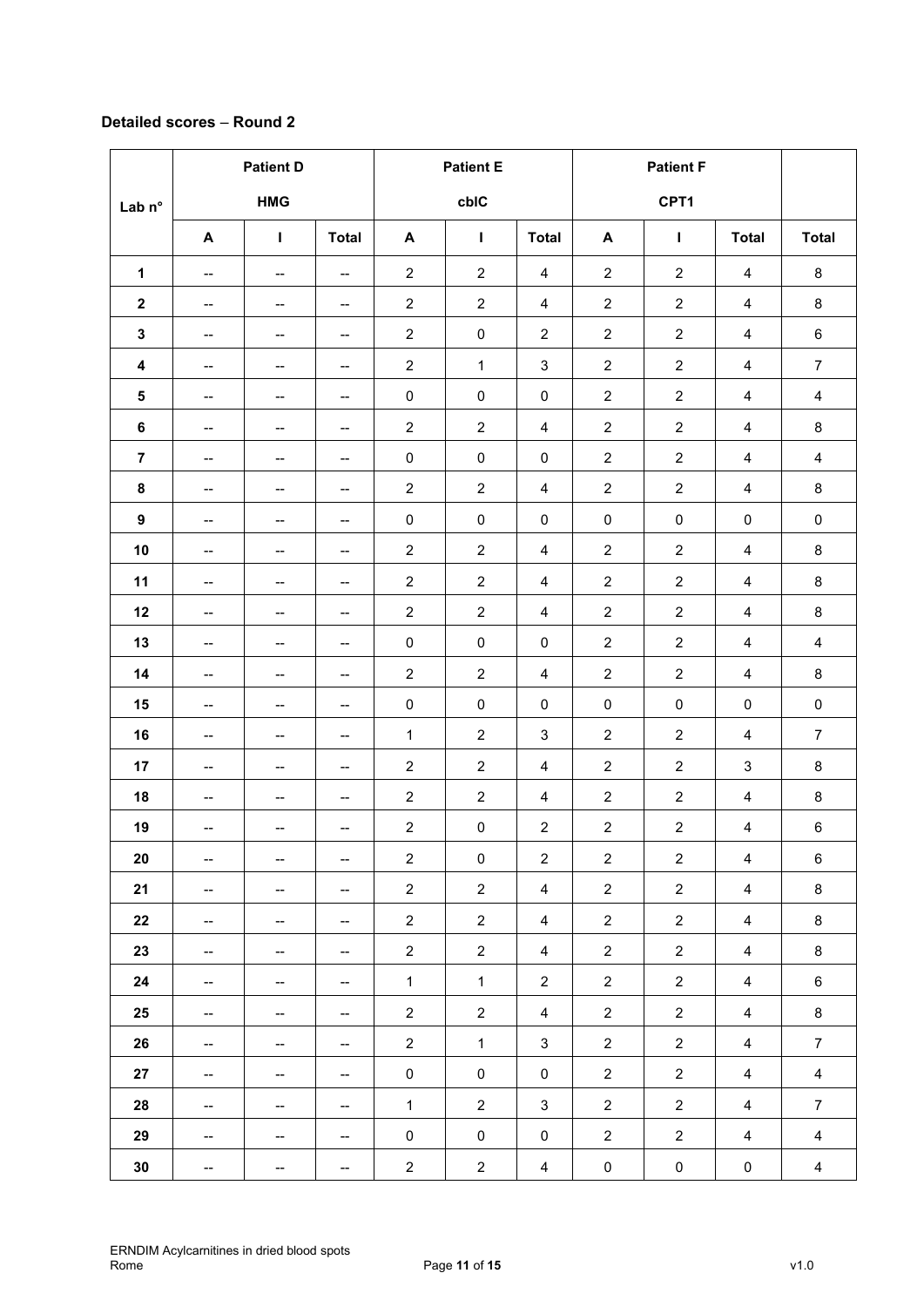|                   | <b>Patient D</b>                                  |                          |                                     | <b>Patient E</b> |                |                         |                  |                  |                         |                |
|-------------------|---------------------------------------------------|--------------------------|-------------------------------------|------------------|----------------|-------------------------|------------------|------------------|-------------------------|----------------|
| Lab <sub>n°</sub> | <b>HMG</b>                                        |                          |                                     |                  | cbIC           |                         |                  |                  |                         |                |
|                   | A                                                 | T                        | <b>Total</b>                        | A                | т              | <b>Total</b>            | A                | Т                | <b>Total</b>            | <b>Total</b>   |
| 31                | $\overline{\phantom{0}}$                          | $-$                      | $\overline{\phantom{a}}$            | 1                | $\overline{c}$ | $\sqrt{3}$              | $\overline{2}$   | $\overline{c}$   | 4                       | $\overline{7}$ |
| 32                | --                                                | $\overline{\phantom{a}}$ | $\hspace{0.05cm}$ $\hspace{0.05cm}$ | $\overline{2}$   | $\overline{2}$ | $\overline{4}$          | $\overline{2}$   | $\overline{2}$   | 4                       | 8              |
| 33                | $-$                                               | $\overline{\phantom{a}}$ | $\overline{\phantom{a}}$            | $\pmb{0}$        | $\pmb{0}$      | $\pmb{0}$               | $\overline{c}$   | $\overline{c}$   | 4                       | $\overline{4}$ |
| 34                | --                                                | --                       | $\overline{\phantom{a}}$            | $\overline{c}$   | $\overline{c}$ | $\overline{4}$          | $\boldsymbol{2}$ | $\sqrt{2}$       | 4                       | 8              |
| 35                | --                                                | $\overline{\phantom{a}}$ | $\overline{\phantom{a}}$            | $\mathbf{1}$     | $\mathbf{1}$   | $\sqrt{2}$              | $\boldsymbol{2}$ | $\overline{2}$   | $\overline{4}$          | 6              |
| 36                | --                                                | $-$                      | $\overline{\phantom{a}}$            | $\mathbf{1}$     | $\pmb{0}$      | $\mathbf{1}$            | $\overline{2}$   | $\boldsymbol{2}$ | 4                       | $\overline{5}$ |
| 37                | --                                                | $\overline{\phantom{a}}$ | $\overline{\phantom{a}}$            | $\overline{2}$   | $\overline{2}$ | $\overline{4}$          | $\overline{c}$   | 2                | $\overline{\mathbf{4}}$ | 8              |
| 38                | $\overline{\phantom{0}}$                          | $-$                      | $\overline{\phantom{a}}$            | $\overline{c}$   | $\mathbf{1}$   | $\sqrt{3}$              | $\overline{c}$   | $\overline{c}$   | 4                       | $\overline{7}$ |
| 39                | --                                                | --                       | $\overline{\phantom{a}}$            | $\pmb{0}$        | $\pmb{0}$      | $\pmb{0}$               | $\boldsymbol{2}$ | $\overline{c}$   | $\overline{\mathbf{4}}$ | $\overline{4}$ |
| 40                | $\hspace{0.05cm}-\hspace{0.05cm}-\hspace{0.05cm}$ | $\overline{\phantom{a}}$ | $\overline{\phantom{a}}$            | $\mathbf{1}$     | $\mathbf{1}$   | $\overline{c}$          | $\overline{c}$   | $\overline{c}$   | 4                       | 6              |
| 41                | --                                                | --                       | $\overline{\phantom{a}}$            | $\overline{2}$   | $\overline{c}$ | $\overline{\mathbf{4}}$ | $\overline{c}$   | $\boldsymbol{2}$ | 4                       | 8              |
| 42                | --                                                | $\overline{\phantom{a}}$ | $\overline{\phantom{a}}$            | $\overline{c}$   | $\overline{c}$ | $\overline{4}$          | $\overline{c}$   | $\overline{c}$   | $\overline{\mathbf{4}}$ | 8              |
| 43                | --                                                | $-$                      | $\overline{\phantom{a}}$            | $\mathbf{1}$     | $\overline{2}$ | $\sqrt{3}$              | $\overline{c}$   | $\overline{c}$   | $\overline{4}$          | $\overline{7}$ |
| 44                | --                                                | --                       | --                                  | $\pmb{0}$        | $\pmb{0}$      | $\pmb{0}$               | $\boldsymbol{2}$ | $\pmb{0}$        | $\overline{c}$          | $\overline{2}$ |
| 45                | $\overline{\phantom{a}}$                          | $\overline{\phantom{a}}$ | $\overline{\phantom{a}}$            | $\pmb{0}$        | $\mathbf 0$    | $\mathbf 0$             | $\pmb{0}$        | $\pmb{0}$        | 0                       | $\pmb{0}$      |
| 46                | $\overline{\phantom{a}}$                          | $\overline{\phantom{a}}$ | $\overline{\phantom{a}}$            | $\overline{2}$   | $\overline{c}$ | $\overline{4}$          | $\boldsymbol{2}$ | $\sqrt{2}$       | 4                       | 8              |
| 47                | $\overline{\phantom{a}}$                          | --                       | $\hspace{0.05cm}$ $\hspace{0.05cm}$ | $\pmb{0}$        | $\pmb{0}$      | $\pmb{0}$               | $\pmb{0}$        | $\pmb{0}$        | $\pmb{0}$               | $\pmb{0}$      |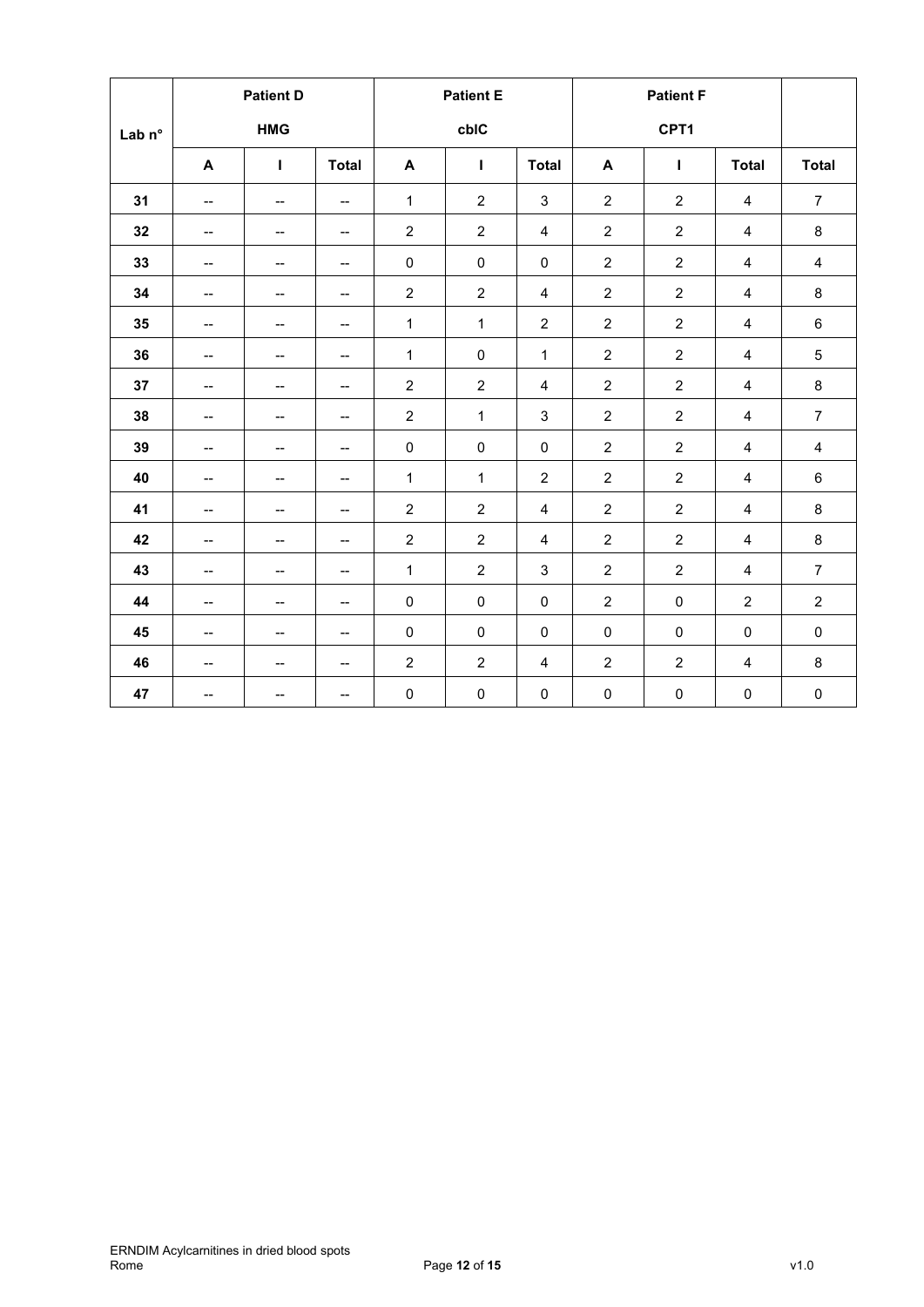# **Total scores**

| Lab n°                  | A                       | $\, {\bf B}$            | $\mathbf c$             | D                        | E                         | $\mathsf F$             | <b>Cumulative</b><br>score | <b>Cumulative</b><br>score (%) | <b>Critical</b><br>error/partial<br>submitter/<br>non<br>submitter |
|-------------------------|-------------------------|-------------------------|-------------------------|--------------------------|---------------------------|-------------------------|----------------------------|--------------------------------|--------------------------------------------------------------------|
| 1                       | $\overline{4}$          | $\overline{4}$          | $\overline{\mathbf{4}}$ | --                       | $\overline{4}$            | $\overline{4}$          | 20                         | 100                            |                                                                    |
| $\boldsymbol{2}$        | 4                       | 4                       | 4                       | --                       | $\overline{4}$            | $\overline{\mathbf{4}}$ | $20\,$                     | 100                            |                                                                    |
| 3                       | 4                       | 4                       | 4                       | --                       | $\overline{\mathbf{c}}$   | $\overline{4}$          | 18                         | 90                             |                                                                    |
| 4                       | 4                       | 4                       | 4                       | $\overline{\phantom{a}}$ | $\ensuremath{\mathsf{3}}$ | $\overline{4}$          | 19                         | 95                             |                                                                    |
| ${\bf 5}$               | $\overline{\mathbf{4}}$ | $\overline{\mathbf{4}}$ | $\overline{4}$          | --                       | $\pmb{0}$                 | $\overline{\mathbf{4}}$ | 16                         | 80                             |                                                                    |
| $\bf 6$                 | 4                       | 4                       | $\overline{4}$          | --                       | $\overline{4}$            | $\overline{4}$          | 20                         | 100                            |                                                                    |
| $\overline{\mathbf{z}}$ | 4                       | 4                       | 4                       | $\overline{\phantom{a}}$ | $\pmb{0}$                 | $\overline{4}$          | 16                         | 80                             |                                                                    |
| $\pmb{8}$               | 4                       | 4                       | 4                       | --                       | $\overline{4}$            | $\overline{4}$          | $20\,$                     | 100                            |                                                                    |
| $\boldsymbol{9}$        | $\pmb{0}$               | $\pmb{0}$               | $\pmb{0}$               | --                       | $\pmb{0}$                 | $\pmb{0}$               | $\pmb{0}$                  | $\pmb{0}$                      | $_{\rm NS}$                                                        |
| 10                      | 4                       | 4                       | 4                       | --                       | $\overline{\mathbf{4}}$   | $\overline{\mathbf{4}}$ | 20                         | 100                            |                                                                    |
| 11                      | $\overline{4}$          | $\overline{\mathbf{4}}$ | $\overline{4}$          | --                       | $\overline{4}$            | $\overline{4}$          | $20\,$                     | 100                            |                                                                    |
| 12                      | 4                       | 4                       | 3                       | $\overline{\phantom{a}}$ | $\overline{\mathbf{4}}$   | 4                       | 19                         | 95                             |                                                                    |
| 13                      | 4                       | 4                       | 4                       | $\overline{\phantom{a}}$ | $\pmb{0}$                 | $\overline{\mathbf{4}}$ | 16                         | 80                             |                                                                    |
| 14                      | $\overline{\mathbf{4}}$ | $\overline{\mathbf{4}}$ | $\overline{\mathbf{4}}$ | --                       | $\overline{4}$            | $\overline{4}$          | 20                         | 100                            |                                                                    |
| 15                      | 4                       | 4                       | 4                       | --                       | $\pmb{0}$                 | $\pmb{0}$               | 12                         | 60                             | $\mathsf{PS}$                                                      |
| 16                      | 4                       | 4                       | 4                       | $\overline{\phantom{a}}$ | 3                         | $\overline{4}$          | 19                         | 95                             |                                                                    |
| 17                      | 4                       | 4                       | 4                       | --                       | $\overline{\mathbf{4}}$   | 3                       | 19                         | 95                             |                                                                    |
| ${\bf 18}$              | $\overline{4}$          | $\overline{4}$          | $\overline{4}$          | --                       | $\overline{4}$            | $\overline{4}$          | $20\,$                     | 100                            |                                                                    |
| 19                      | $\overline{4}$          | $\overline{4}$          | $\overline{4}$          | $\overline{\phantom{a}}$ | $\overline{2}$            | $\overline{4}$          | 18                         | $90\,$                         |                                                                    |
| 20                      | $\overline{4}$          | $\overline{4}$          | $\overline{4}$          | --                       | $\overline{2}$            | $\overline{4}$          | 18                         | 90                             |                                                                    |
| 21                      | $\pmb{0}$               | $\pmb{0}$               | $\pmb{0}$               | --                       | $\overline{4}$            | $\overline{4}$          | $\bf 8$                    | 40                             | $\mathsf{PS}$                                                      |
| 22                      | $\overline{4}$          | $\overline{\mathbf{4}}$ | $\overline{4}$          | $\overline{\phantom{a}}$ | $\overline{4}$            | $\overline{4}$          | 20                         | 100                            |                                                                    |
| 23                      | $\overline{4}$          | $\overline{4}$          | $\overline{4}$          | $\overline{\phantom{a}}$ | $\overline{4}$            | $\overline{4}$          | 20                         | 100                            |                                                                    |
| 24                      | $\overline{4}$          | $\overline{4}$          | $\overline{4}$          | --                       | $\overline{2}$            | $\overline{4}$          | 18                         | 90                             |                                                                    |
| 25                      | $\overline{\mathbf{4}}$ | $\overline{\mathbf{4}}$ | $\overline{4}$          | --                       | $\overline{4}$            | $\overline{4}$          | 20                         | 100                            |                                                                    |
| 26                      | $\overline{4}$          | $\overline{4}$          | $\overline{4}$          | --                       | $\mathbf{3}$              | $\overline{4}$          | 19                         | 95                             |                                                                    |
| 27                      | $\overline{4}$          | $\pmb{0}$               | $\overline{4}$          | $\overline{\phantom{a}}$ | $\pmb{0}$                 | $\overline{4}$          | 12                         | 60                             |                                                                    |
| 28                      | $\overline{4}$          | $\overline{\mathbf{4}}$ | $\overline{4}$          | --                       | $\mathsf 3$               | $\overline{4}$          | 19                         | 95                             |                                                                    |
| 29                      | $\overline{4}$          | $\overline{4}$          | $\overline{4}$          | $\overline{\phantom{a}}$ | $\pmb{0}$                 | $\overline{4}$          | 16                         | 80                             |                                                                    |
| $30\,$                  | $\overline{4}$          | $\overline{\mathbf{4}}$ | $\overline{4}$          | $\overline{\phantom{a}}$ | $\overline{4}$            | $\pmb{0}$               | 16                         | $80\,$                         | $\mathsf{CE}% _{\mathcal{A}}$                                      |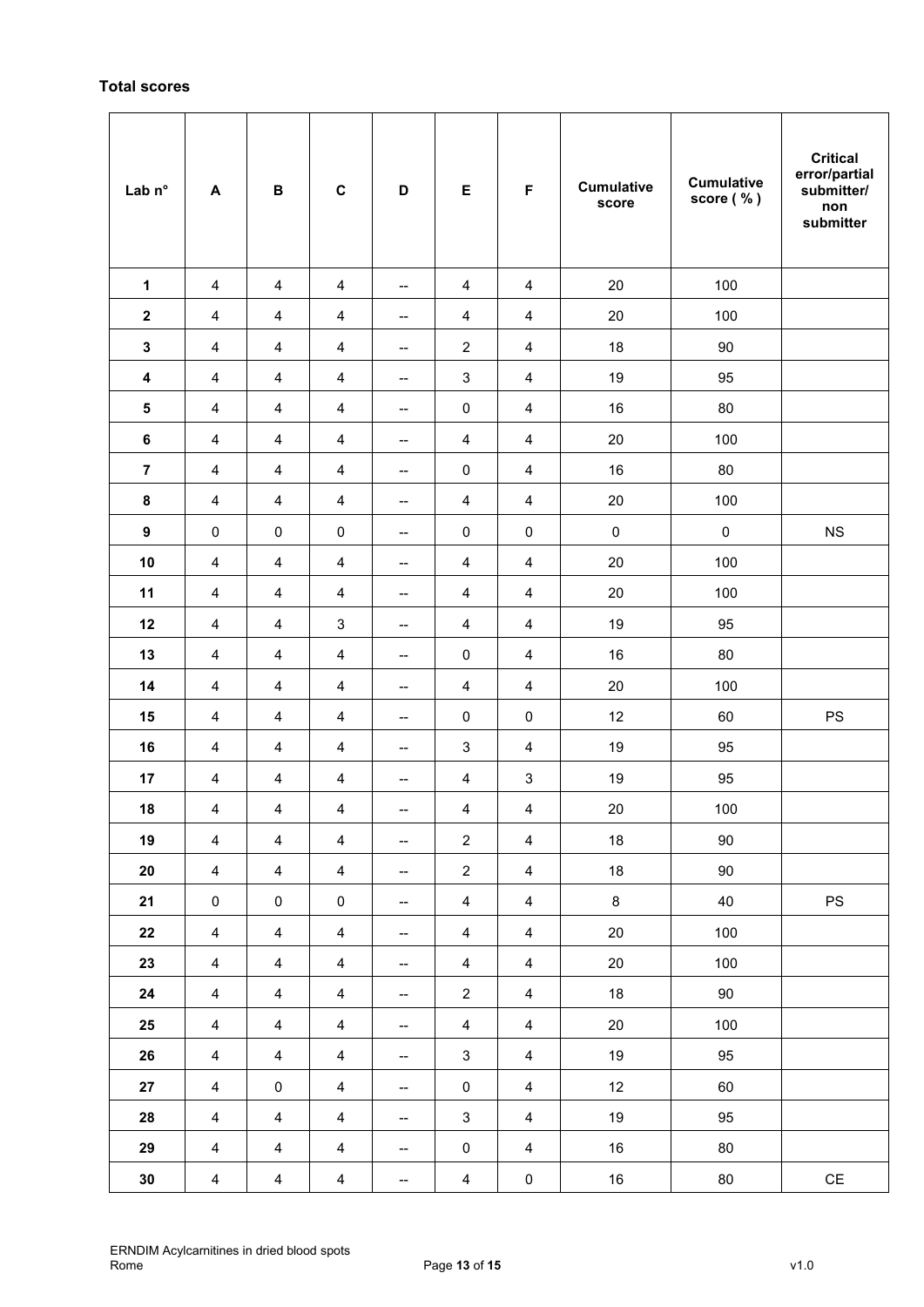| Lab <sub>n°</sub> | A                       | $\, {\bf B}$            | $\mathbf c$             | D                        | E                         | F                       | <b>Cumulative</b><br>score | <b>Cumulative</b><br>score (%) | <b>Critical</b><br>error/partial<br>submitter/<br>non<br>submitter |
|-------------------|-------------------------|-------------------------|-------------------------|--------------------------|---------------------------|-------------------------|----------------------------|--------------------------------|--------------------------------------------------------------------|
| 31                | $\overline{4}$          | $\pmb{0}$               | $\overline{4}$          | $\overline{\phantom{a}}$ | $\ensuremath{\mathsf{3}}$ | $\overline{4}$          | 15                         | 75                             |                                                                    |
| 32                | $\overline{\mathbf{4}}$ | $\overline{\mathbf{4}}$ | $\overline{4}$          | $\overline{\phantom{a}}$ | $\overline{\mathbf{4}}$   | $\overline{\mathbf{4}}$ | 20                         | 100                            |                                                                    |
| 33                | $\overline{\mathbf{4}}$ | $\overline{\mathbf{4}}$ | $\overline{4}$          | $\overline{\phantom{a}}$ | $\pmb{0}$                 | $\overline{\mathbf{4}}$ | 16                         | 80                             |                                                                    |
| 34                | $\overline{4}$          | $\overline{4}$          | $\overline{4}$          | $\overline{\phantom{a}}$ | $\overline{4}$            | $\overline{4}$          | 20                         | 100                            |                                                                    |
| 35                | $\overline{4}$          | $\overline{4}$          | $\overline{4}$          | $\overline{\phantom{a}}$ | $\overline{2}$            | $\overline{\mathbf{4}}$ | 18                         | 90                             |                                                                    |
| 36                | $\overline{\mathbf{4}}$ | $\overline{\mathbf{4}}$ | $\overline{4}$          | $\overline{\phantom{a}}$ | $\mathbf{1}$              | $\overline{\mathbf{4}}$ | 17                         | 85                             |                                                                    |
| 37                | $\overline{\mathbf{4}}$ | $\overline{\mathbf{4}}$ | $\overline{4}$          | --                       | $\overline{4}$            | $\overline{\mathbf{4}}$ | 20                         | 100                            |                                                                    |
| 38                | $\overline{4}$          | $\overline{4}$          | $\overline{4}$          | $\overline{\phantom{a}}$ | $\mathbf{3}$              | $\overline{4}$          | 19                         | 95                             |                                                                    |
| 39                | $\overline{4}$          | $\overline{4}$          | $\overline{4}$          | $\overline{\phantom{a}}$ | $\pmb{0}$                 | $\overline{4}$          | 16                         | 80                             |                                                                    |
| 40                | $\overline{\mathbf{4}}$ | $\overline{\mathbf{4}}$ | $\overline{4}$          | $\overline{\phantom{a}}$ | $\boldsymbol{2}$          | $\overline{\mathbf{4}}$ | 18                         | 90                             |                                                                    |
| 41                | $\overline{\mathbf{4}}$ | $\overline{\mathbf{4}}$ | $\overline{4}$          | $\overline{\phantom{a}}$ | $\overline{\mathbf{4}}$   | $\overline{\mathbf{4}}$ | 20                         | 100                            |                                                                    |
| 42                | $\overline{4}$          | $\overline{4}$          | $\overline{4}$          | $\overline{\phantom{a}}$ | $\overline{4}$            | $\overline{4}$          | 20                         | 100                            |                                                                    |
| 43                | $\overline{4}$          | $\overline{\mathbf{4}}$ | $\overline{4}$          | $\overline{\phantom{a}}$ | $\mathsf 3$               | $\overline{4}$          | 19                         | 95                             |                                                                    |
| 44                | $\overline{\mathbf{4}}$ | $\overline{\mathbf{4}}$ | $\overline{\mathbf{4}}$ | $\overline{\phantom{a}}$ | $\pmb{0}$                 | $\overline{2}$          | 14                         | 70                             |                                                                    |
| 45                | $\pmb{0}$               | $\pmb{0}$               | $\pmb{0}$               |                          | $\pmb{0}$                 | $\mathbf 0$             | $\mathsf 0$                | $\mathsf{O}\xspace$            | <b>NS</b>                                                          |
| 46                | $\overline{\mathbf{4}}$ | $\overline{\mathbf{4}}$ | $\overline{4}$          | $\overline{\phantom{a}}$ | $\overline{\mathbf{4}}$   | $\overline{\mathbf{4}}$ | 20                         | 100                            |                                                                    |
| 47                | $\mathbf 0$             | $\pmb{0}$               | $\pmb{0}$               |                          | $\pmb{0}$                 | $\mathbf 0$             | $\pmb{0}$                  | $\pmb{0}$                      | <b>NS</b>                                                          |